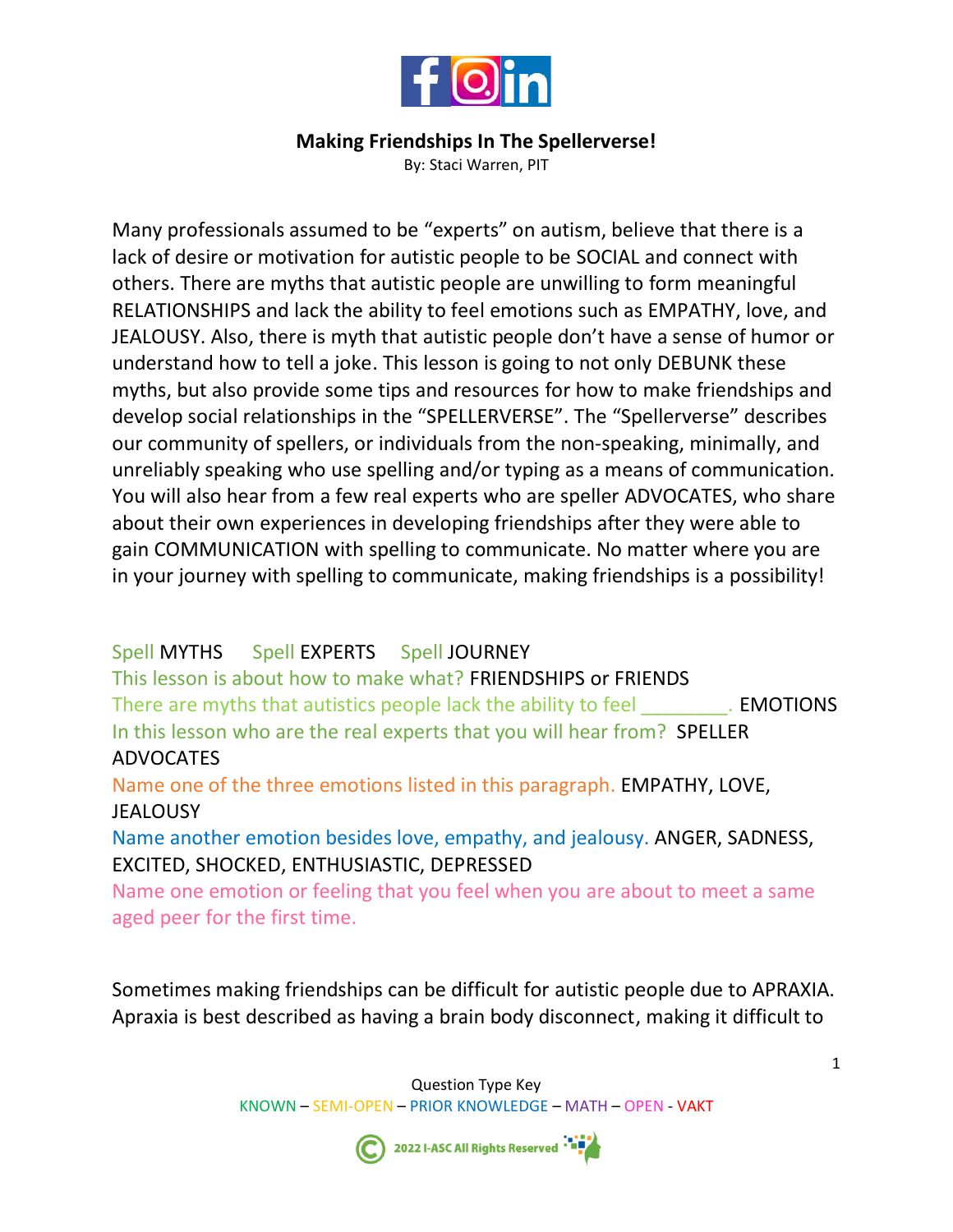

execute PURPOSEFUL movements with the body. The PREVELANCE of apraxia and sensory motor differences among autistic people is underestimated. Further, studies on apraxia tend to focus more on apraxia of speech than apraxia of the whole body and both can impact SOCIALIZATION. In apraxia of speech, the person has trouble moving the mouth ARTICULATORS to produce sounds of speech verbally and/or consistently and reliably. But as we know, this does not mean the person does not have awesome, insightful things to say! Another example of how apraxia can impact making friendships is the person's body struggles to stay engaged in a group doing an activity or purposely INTERACT with others. People who do not understand apraxia and sensory-motor differences in autistic people may assume the person does not want to be included and socialize. This can make it hard, but not impossible, to make friends. Making friends takes some CREATIVITY, effort, and joining with your allies and advocates to help. We will dive into ideas later in this lesson.

## Spell INSIGHTFUL Spell EFFORT Spell PERSON

Apraxia is best described as being a brain body **DISCONNECT** Apraxia can make it hard, but not to make friends. IMPOSSIBLE Name one of the 3 things mentioned that have an underestimated prevalence in autistic individuals. APRAXIA, SENSORY DIFFERENCES, MOTOR DIFFERENCES Name one of the 3 things mentioned that it may take to help making friends. CREATIVITY, EFFORT, JOINING WITH ALLIES AND ADVOCATES Give a synonym for the word "interact". CONNECT, ENGAGE, COMBINE, MERGE, MESH, RELATE

Provide one assumption you think people make about you when it comes to socializing.

In 2013, one boy name CHRISTIAN BUCKS from PENNSLYVANIA got creative in bringing an idea to foster friendships he saw at an elementary school for kids in GERMANY, to his own school in AMERICA. It was called the "BUDDY BENCH". If a kid was sitting on the designated, decorated bench on the playground alone, it would be a signal to other kids that he or she wanted a friend to hang out with.

> Question Type Key KNOWN – SEMI-OPEN – PRIOR KNOWLEDGE – MATH – OPEN - VAKT



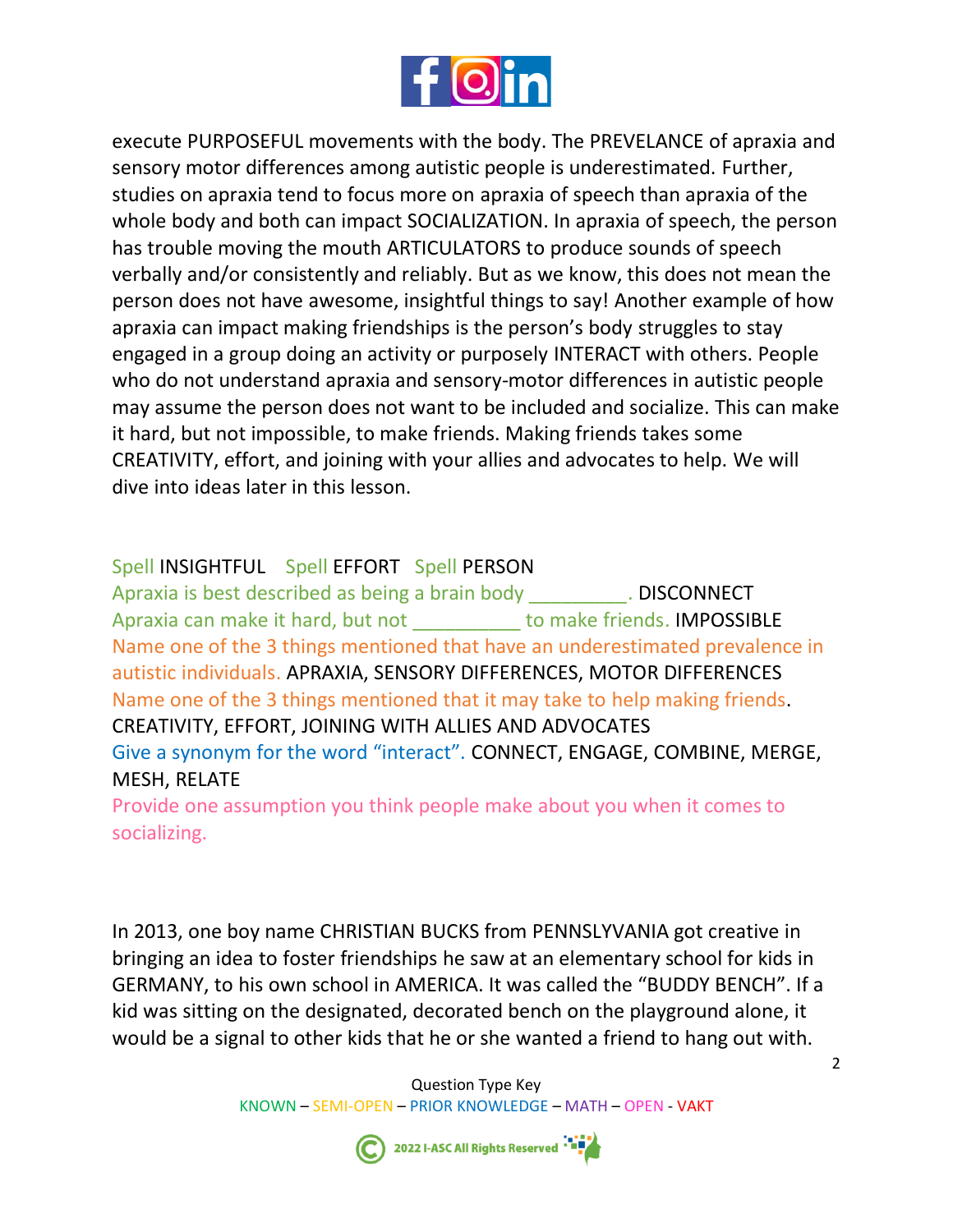

Christian asked his school PRINCIPAL to build a "buddy bench" at his school because he witnessed many kids alone at his school during recess. The idea went VIRAL (circulated widely and rapidly on the internet) and now there are approximately over 2,000 schools that have implemented a "buddy bench" both in the United States and in a dozen other countries.

Spell RECESS Spell PLAYGROUND Spell IMPLEMENTED Christian got the idea for a buddy bench from an school in Germany. ELEMENTARY The buddy bench is a designated, bench on the playground. DECORATED Name one country a buddy bench can be found. GERMANY, AMERICA, UNITED **STATES** What year was the buddy bench brought to America? 2013 Approximately how many buddy benches are there today? Over 2000

Describe what you think about the idea of the buddy bench.

You may be thinking to yourself that some people, autistic or not, maybe content by themselves. However, whether an INTROVERT or EXTROVERT, making social connections and friendships is important and has many benefits. It is also important to note that the QUALITY of friendships is more important than the quantity. For example, having a close, meaningful relationship with even one person can impact your life more than having 10 ACQUAINTANCES. Let's dive into the many benefits! According to the Mayo clinic, friendships can improve your sense of purpose and belonging. It also may improve your health. This improvement in health can happen due to a decrease in ANXIETY and stress and/or increased joy. Also, if your friends have healthy habits such as exercising and eating well, you may adopt those same habits due to influence. Friendships can also help you cope with emotions of trauma or sadness if you are going through a tough time. If your friend is also experiencing the same emotions, you can EMPATHIZE with each other. Finally, healthy friendships may help to improve SELF CONFIDENCE and self-worth.

Spell CONNECTIONS Spell CLOSE Spell HEALTHY

 Question Type Key KNOWN – SEMI-OPEN – PRIOR KNOWLEDGE – MATH – OPEN - VAKT



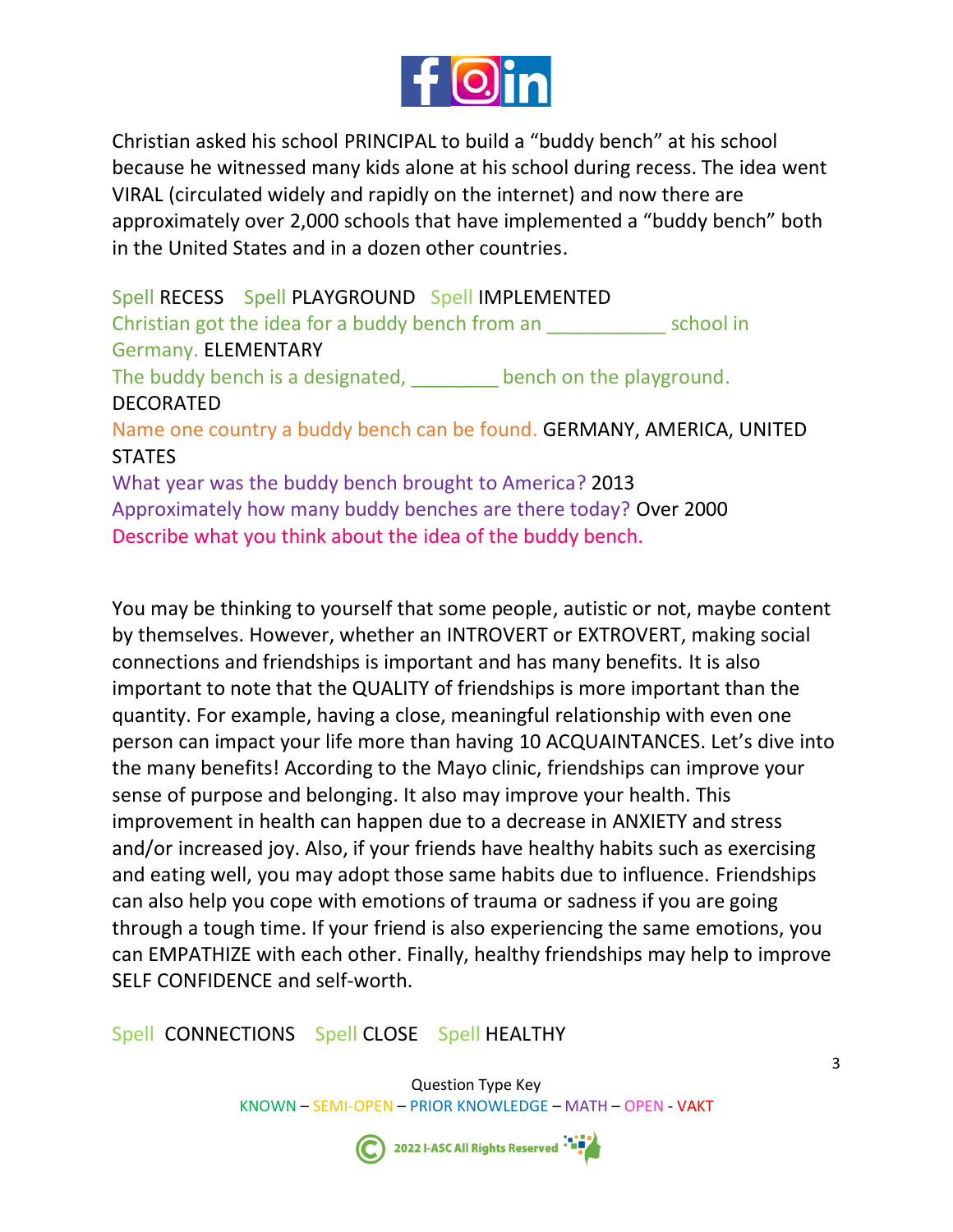

Making social connections and friendships is important and has many **BENEFITS** 

The quality of friendships is more important than the **QUANTITY** According to the Mayo clinic, name one of the two things that friends can improve your sense of. PURPOSE, BELONGING Name one of the healthy habits mentioned that you could adopt from a friend. EXERCISING, EATING WELL Give an antonym for the word extrovert. SHY, INTROVERT, QUIET In this paragraph, it says having one close, meaningful relationship can impact your life more than having \_\_\_\_\_\_\_\_\_ acquaintances. 10 VAKT: Check out this awesome song (2:42) featured on "Boards and Chords" 2022 titled

"Me & Joe" written by Joel and Caden, fellow spellers, about their friendship. <https://vimeo.com/688931505>

Now that you know the benefits of making friendships, we are going to talk about how you can make it happen no matter where you are in your JOURNEY of acquiring reliable communication with spelling to communicate. It is important to remember to always be yourself! Forming friendships with people who accept and love you UNCONDITIONALLY is crucial. Finding people who seek to understand who you are can lead to long lasting friendships. If you seek to find new friends who can bond with you on your spelling journey, there are many AVENUES to do so! You may need someone to assist in online searches, but it is worth it. FORGING Friendships has a website called

[https://www.forgingfriendships.com](https://www.forgingfriendships.com/) where you can meet weekly online to talk or spell with peers. There are also sometimes existing COMMUNITIES of spellers to be found on FACEBOOK in your own city or town. Sometimes "meet-ups" are planned to provide a chance to meet new people and connect. Even if 2 people are not quite fluent on the letterboard, a connection can still happen just by being around each other on a CONSISTENT basis. Therefore, arranging frequent times to see each other can help to develop trust and a friendship. This is important, since





4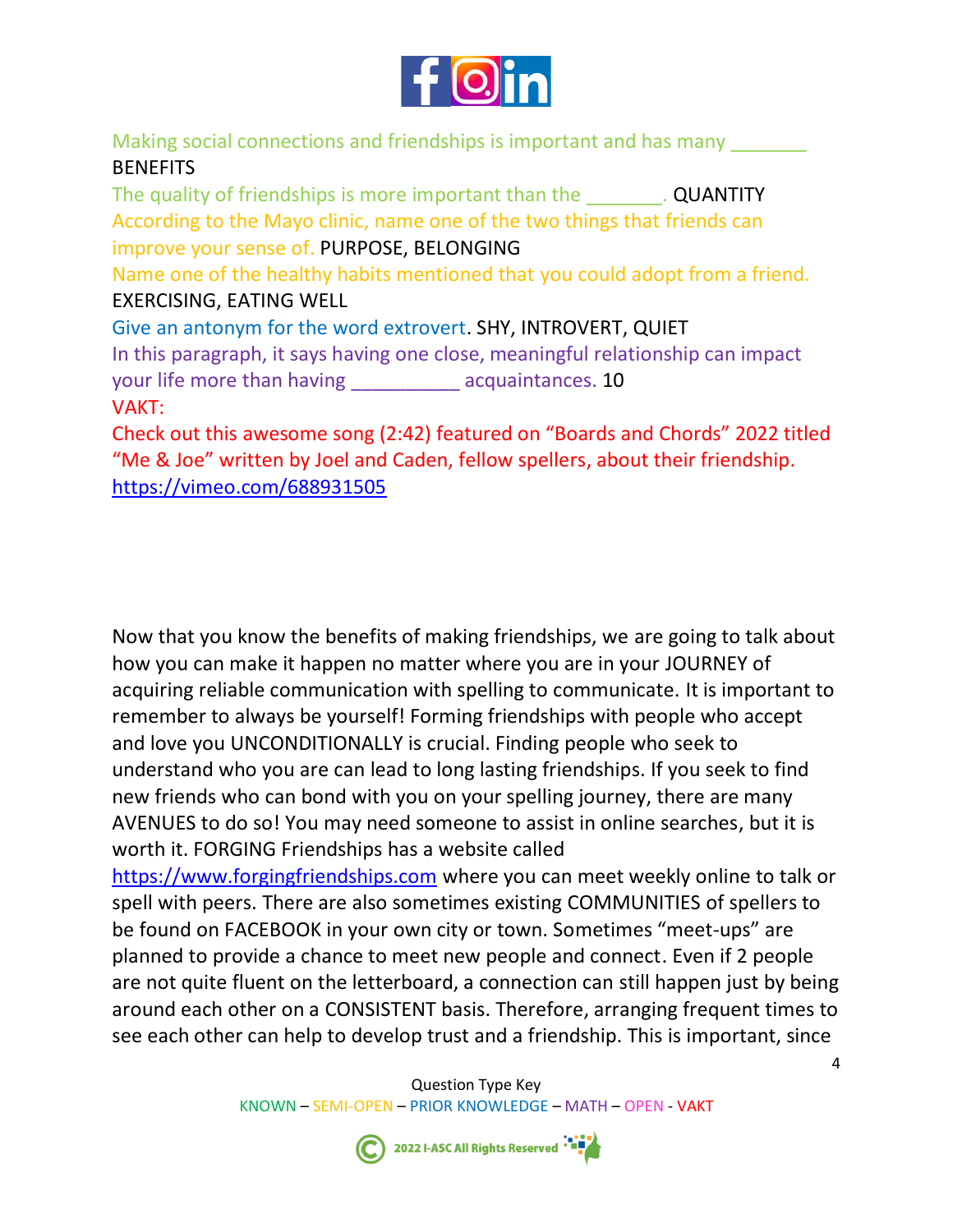

sometimes it is MAINTAINING the relationship that is harder than initially meeting someone. Online you can also find upcoming in-person events for spellers including MOTORMORPHOSIS, the main conference on Spelling to Communicate in July 2022 in HERNDON, VIRGINIA. Remember, meeting friends takes an effort and sometimes help from family, CRP, and allies, but it is well worth the time!

Spell WEBSITE Spell LETTERBOARD Spell TRUST In this paragraph it says it is important to remember to always be YOURSELF To seek to meet other spellers, you may need help to do searches ONLINE. Name one method mentioned you can use to make speller friends online. FORGING FRIENDSHIPS, FACEBOOK, MEET UPS Arranging frequent times to see new friends can help to develop what? TRUST, FRIENDSHIP VAKT: Check out this video (5 minutes, 47 seconds) by Danny Whitty (a minimally speaking autistic man and fellow speller) that he made on friendship with his new Speller friends for Spell X 2020. (from i-asc.org) <https://vimeo.com/478650797>

What are your thoughts on the video made by Danny Whitty and his friends?

Finally, let us conclude this lesson with sharing from more non-speaking experts on friendships. In the movie, "The Reason I Jump" the long-term friendship of non-speaking advocates and fellow spellers, BEN and EMMA, is FEATURED. They met in a preschool class and SUSTAINED their friendship for several years. In the blog on I-ASC.ORG called "Connected Through Friendship", Ben says "Friendship is forever when you have autism. It is so hard to make friends that you keep them forever. People probably can't understand our friendship. Most people tell their friends what they need and want from each other which is something we can't easily do. Our friendship requires only that we find some peace from the world."

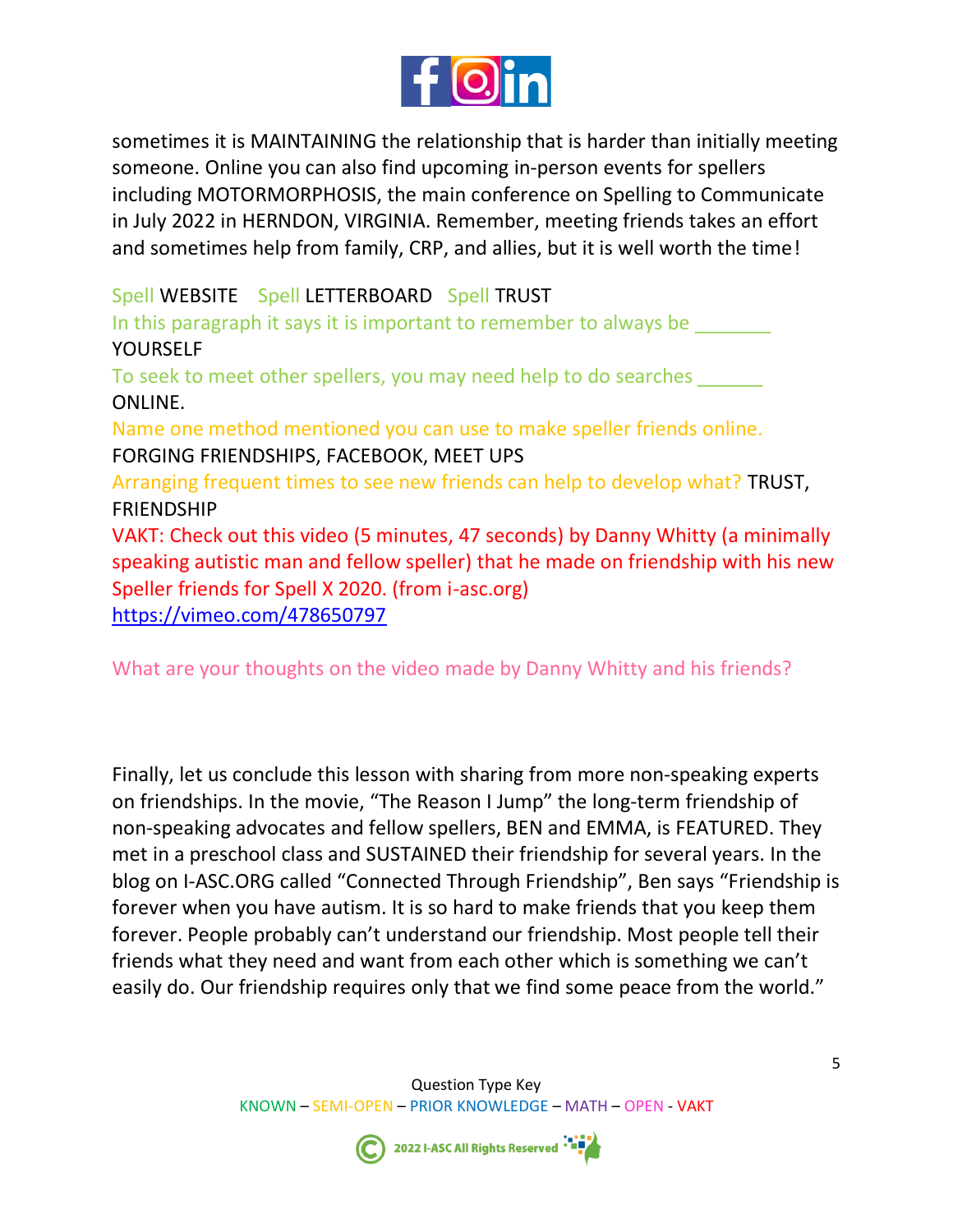

So you see, friendships are possible and can be very REWARDING. Be encouraged to CHERISH the true friendships you may already have, and also to find new ones if you desire to!

Spell MOVIE Spell FOREVER Spell EASILY Where did Ben and Emma meet? PRESCHOOL What is the name of the blog by Ben and Emma on i-asc.org? CONNECTED THROUGH FRIENDSHIPS Name one of the spellers mentioned in this paragraph. BEN, EMMA

VAKT: Point to Ben and then to Emma in the picture below. They are pictured at the premiere of "The Reason I Jump" at The Sundance Film Festival in 2020.



From i-asc.org's "Connected through Friendship" blog. Ben and Emma are pictured at the premiere of "The Reason I Jump" at The Sundance Film Festival 2020.

Creative writing: Describe some characteristics that you hope to find in a friend.

> Question Type Key KNOWN – SEMI-OPEN – PRIOR KNOWLEDGE – MATH – OPEN - VAKT